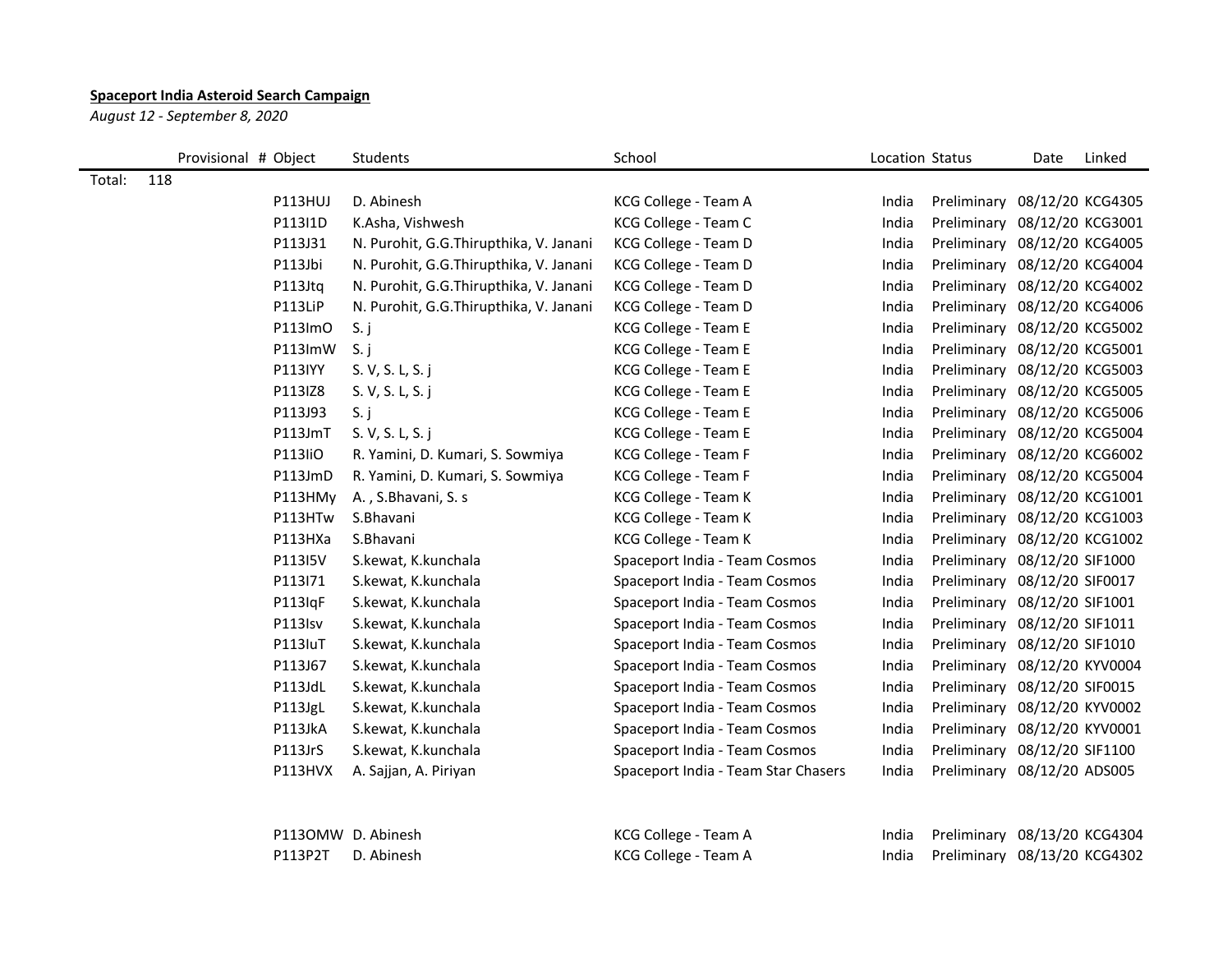| P113P36        | D. Abinesh, D. Abinesh                 | KCG College - Team A | India | Preliminary 08/13/20 KCG4307 |
|----------------|----------------------------------------|----------------------|-------|------------------------------|
| P113P3X        | D. Abinesh, D. Abinesh                 | KCG College - Team A | India | Preliminary 08/13/20 KCG4306 |
| P113OBX        | K.Asha, Vishwesh                       | KCG College - Team C | India | Preliminary 08/13/20 KCG3014 |
| <b>P113OEQ</b> | K.Asha, Vishwesh                       | KCG College - Team C | India | Preliminary 08/13/20 KCG3022 |
| P1130Ex        | K.Asha, Vishwesh                       | KCG College - Team C | India | Preliminary 08/13/20 KCG3017 |
| <b>P113OGI</b> | K.Asha, Vishwesh                       | KCG College - Team C | India | Preliminary 08/13/20 KCG3018 |
| P1130Gv        | K.Asha, Vishwesh                       | KCG College - Team C | India | Preliminary 08/13/20 KCG3009 |
| P1130hN        | K.Asha, Vishwesh                       | KCG College - Team C | India | Preliminary 08/13/20 KCG3020 |
| P113OJ4        | K.Asha, Vishwesh                       | KCG College - Team C | India | Preliminary 08/13/20 KCG3019 |
| <b>P113ONI</b> | K.Asha, Vishwesh                       | KCG College - Team C | India | Preliminary 08/13/20 KCG3013 |
| P113OvY        | K.Asha, Vishwesh                       | KCG College - Team C | India | Preliminary 08/13/20 KCG3011 |
| P113P4s        | K.Asha, Vishwesh                       | KCG College - Team C | India | Preliminary 08/13/20 KCG3008 |
| P113P5T        | K.Asha, Vishwesh                       | KCG College - Team C | India | Preliminary 08/13/20 KCG3010 |
| P113P8e        | K.Asha, Vishwesh                       | KCG College - Team C | India | Preliminary 08/13/20 KCG3015 |
| <b>P113OER</b> | N. Purohit, G.G.Thirupthika, V. Janani | KCG College - Team D | India | Preliminary 08/13/20 KCG4014 |
| P113OsG        | N. Purohit, G.G.Thirupthika, V. Janani | KCG College - Team D | India | Preliminary 08/13/20 KCG4008 |
| P113Otf        | N. Purohit, G.G.Thirupthika, V. Janani | KCG College - Team D | India | Preliminary 08/13/20 KCG4010 |
| P1130tw        | N. Purohit, G.G.Thirupthika, V. Janani | KCG College - Team D | India | Preliminary 08/13/20 KCG4007 |
| P113Ovz        | N. Purohit, G.G.Thirupthika, V. Janani | KCG College - Team D | India | Preliminary 08/13/20 KCG4009 |
| P113Ozu        | N. Purohit, G.G.Thirupthika, V. Janani | KCG College - Team D | India | Preliminary 08/13/20 KCG4012 |
| P113P50        | N. Purohit, G.G.Thirupthika, V. Janani | KCG College - Team D | India | Preliminary 08/13/20 KCG4017 |
| P113Ng9        | S. V, S. L, S. j                       | KCG College - Team E | India | Preliminary 08/13/20 KCG5020 |
| P113NKU        | S. V, S. L, S. j                       | KCG College - Team E | India | Preliminary 08/13/20 KCG5009 |
| P113Nrc        | S. V, S. L, S. j                       | KCG College - Team E | India | Preliminary 08/13/20 KCG5012 |
| P113NUd        | S. V, S. L, S. j                       | KCG College - Team E | India | Preliminary 08/13/20 KCG5011 |
| P113NVP        | S. V, S. L, S. j                       | KCG College - Team E | India | Preliminary 08/13/20 KCG5007 |
| P113NwY        | S. V, S. L, S. j                       | KCG College - Team E | India | Preliminary 08/13/20 KCG5010 |
| P1130GO        | S. V, S. L, S. j                       | KCG College - Team E | India | Preliminary 08/13/20 KCG5008 |
|                | P113OMC S. V, S. L, S. j               | KCG College - Team E | India | Preliminary 08/13/20 KCG5021 |
| <b>P113OvB</b> | S. V, S. L, S. j                       | KCG College - Team E | India | Preliminary 08/13/20 KCG5019 |
| P1130wS        | S. V, S. L, S. j                       | KCG College - Team E | India | Preliminary 08/13/20 KCG5019 |
| P113OYi        | S. V, S. L, S. j                       | KCG College - Team E | India | Preliminary 08/13/20 KCG5025 |
| P113P28        | S. V, S. L, S. j                       | KCG College - Team E | India | Preliminary 08/13/20 KCG5022 |
| P113P42        | S. V, S. L, S. j                       | KCG College - Team E | India | Preliminary 08/13/20 KCG5017 |
| P113P7z        | S. V, S. L, S. j                       | KCG College - Team E | India | Preliminary 08/13/20 KCG5014 |
| P113Nn6        | R. Yamini, D. Kumari, S. Sowmiya       | KCG College - Team F | India | Preliminary 08/13/20 KCG6010 |
| P113NsC        | R. Yamini, D. Kumari, S. Sowmiya       | KCG College - Team F | India | Preliminary 08/13/20 KCG6008 |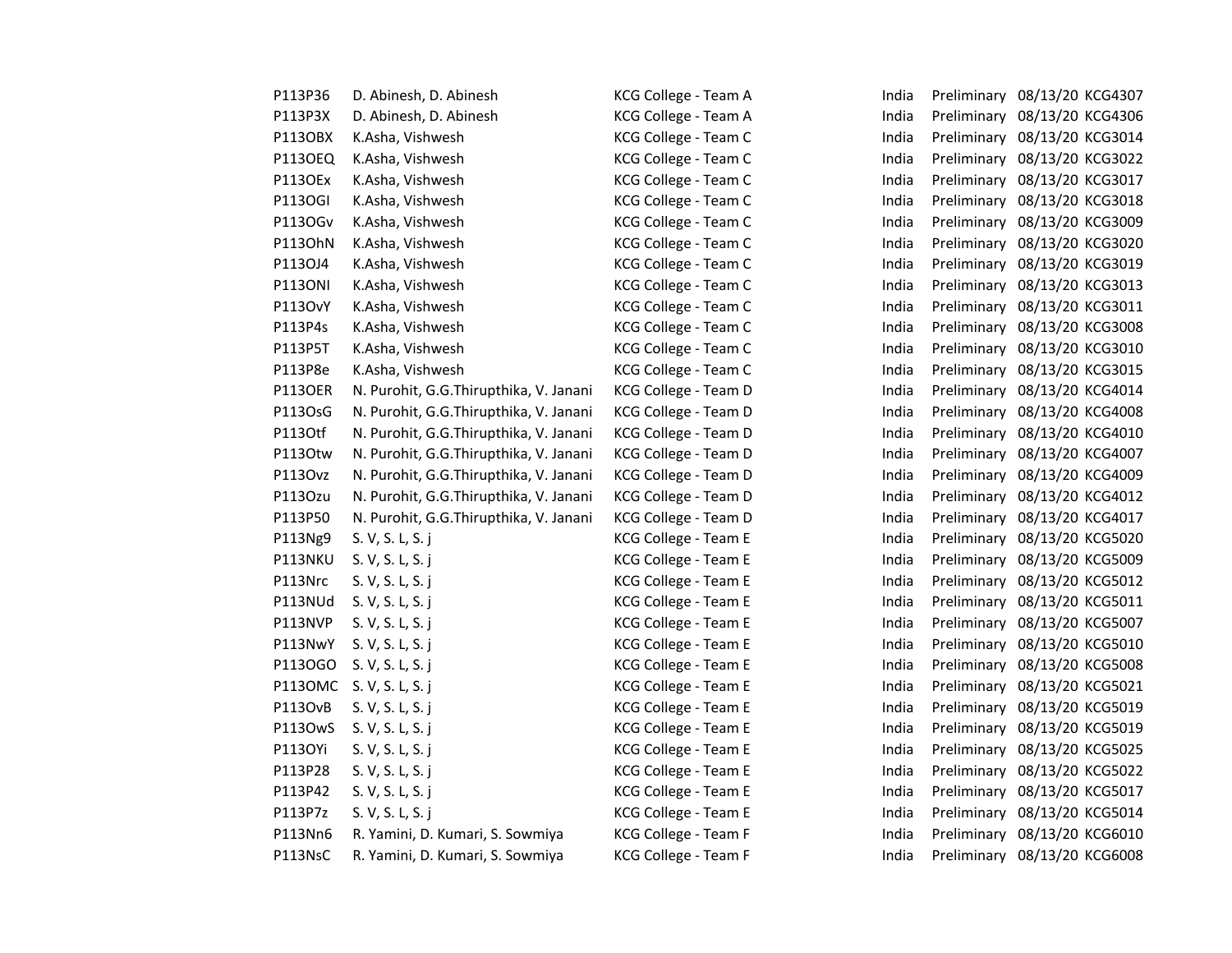| P113NSm | R. Yamini, D. Kumari, S. Sowmiya       | KCG College - Team F                | India | Preliminary 08/13/20 KCG6009 |
|---------|----------------------------------------|-------------------------------------|-------|------------------------------|
| P113NWQ | R. Yamini, D. Kumari, S. Sowmiya       | KCG College - Team F                | India | Preliminary 08/13/20 KCG6016 |
| P113Nyw | R. Yamini, D. Kumari, S. Sowmiya       | KCG College - Team F                | India | Preliminary 08/13/20 KCG6012 |
| P113Nz3 | R. Yamini, D. Kumari, S. Sowmiya       | KCG College - Team F                | India | Preliminary 08/13/20 KCG6018 |
| P113NZY | R. Yamini, D. Kumari, S. Sowmiya       | KCG College - Team F                | India | Preliminary 08/13/20 KCG6013 |
| P113OgK | R. Yamini, D. Kumari, S. Sowmiya       | KCG College - Team F                | India | Preliminary 08/13/20 KCG6011 |
| P113QhP | R. Yamini, D. Kumari, S. Sowmiya       | KCG College - Team F                | India | Preliminary 08/13/20 KCG6017 |
| P113OBk | S.Bhavani                              | KCG College - Team K                | India | Preliminary 08/13/20 KCG1009 |
| P1130DG | S.Bhavani                              | KCG College - Team K                | India | Preliminary 08/13/20 KCG1005 |
| P113OJ0 | S.Bhavani                              | KCG College - Team K                | India | Preliminary 08/13/20 KCG1010 |
| P113OPx | S.Bhavani                              | KCG College - Team K                | India | Preliminary 08/13/20 KCG1007 |
| P113P3E | S.Bhavani                              | KCG College - Team K                | India | Preliminary 08/13/20 KCG1004 |
| P113Nv0 | S.kewat, K.kunchala                    | Spaceport India - Team Cosmos       | India | Preliminary 08/13/20 SIF0039 |
| P1130AM | S.kewat                                | Spaceport India - Team Cosmos       | India | Preliminary 08/13/20 SIF5005 |
| P113OBd | S.kewat, K.kunchala                    | Spaceport India - Team Cosmos       | India | Preliminary 08/13/20 SIF0029 |
| P113OBy | S.kewat                                | Spaceport India - Team Cosmos       | India | Preliminary 08/13/20 SIF5004 |
| P113ODx | S.kewat                                | Spaceport India - Team Cosmos       | India | Preliminary 08/13/20 SIF5002 |
| P113OHg | S.kewat                                | Spaceport India - Team Cosmos       | India | Preliminary 08/13/20 SIF5003 |
| P113OVg | S.kewat, K.kunchala                    | Spaceport India - Team Cosmos       | India | Preliminary 08/13/20 SIF0024 |
| P113P25 | S.kewat, K.kunchala                    | Spaceport India - Team Cosmos       | India | Preliminary 08/13/20 SIF0025 |
| P113P3o | S.kewat, K.kunchala                    | Spaceport India - Team Cosmos       | India | Preliminary 08/13/20 SIF0050 |
| P113QjY | S.kewat, K.kunchala                    | Spaceport India - Team Cosmos       | India | Preliminary 08/13/20 SIF0035 |
| P1130wu | A. Sajjan, A. Piriyan                  | Spaceport India - Team Star Chasers | India | Preliminary 08/13/20 ADS001  |
| P113Oyi | A. Sajjan, A. Piriyan                  | Spaceport India - Team Star Chasers | India | Preliminary 08/13/20 ADS016  |
| P113P0h | A. Sajjan, A. Piriyan                  | Spaceport India - Team Star Chasers | India | Preliminary 08/13/20 ADS003  |
| P113P6g | A. Sajjan, A. Piriyan                  | Spaceport India - Team Star Chasers | India | Preliminary 08/13/20 ADS002  |
| P113UTs | B.Jino, R. Abhinesh, D. Dey, A. Biju   | KCG College - Team A                | India | Preliminary 08/14/20 KCG4309 |
| P113USb | N. Purohit, G.G.Thirupthika, V. Janani | KCG College - Team D                | India | Preliminary 08/14/20 KCG4019 |
| P113V7t | N. Purohit, G.G.Thirupthika, V. Janani | KCG College - Team D                | India | Preliminary 08/14/20 KCG4018 |
| P113UU2 | S. V, S. L, S. j                       | KCG College - Team E                | India | Preliminary 08/14/20 KCG5013 |
| P113UWC | S. V, S. L, S. j                       | KCG College - Team E                | India | Preliminary 08/14/20 KCG5018 |
| P113VhD | S. V, S. L, S. j                       | KCG College - Team E                | India | Preliminary 08/14/20 KCG5026 |
| P113Vae | S.Bhavani                              | KCG College - Team K                | India | Preliminary 08/14/20 KCG1013 |
| P113Uuc | S.kewat                                | Spaceport India - Team Cosmos       | India | Preliminary 08/14/20 SIF5009 |

P113Uuc S.kewat Spaceport India - Team Cosmos India Preliminary 08/14/20 SIF5009 P113Uut S.kewat Summary Spaceport India - Team Cosmos India Preliminary 08/14/20 SIF5008